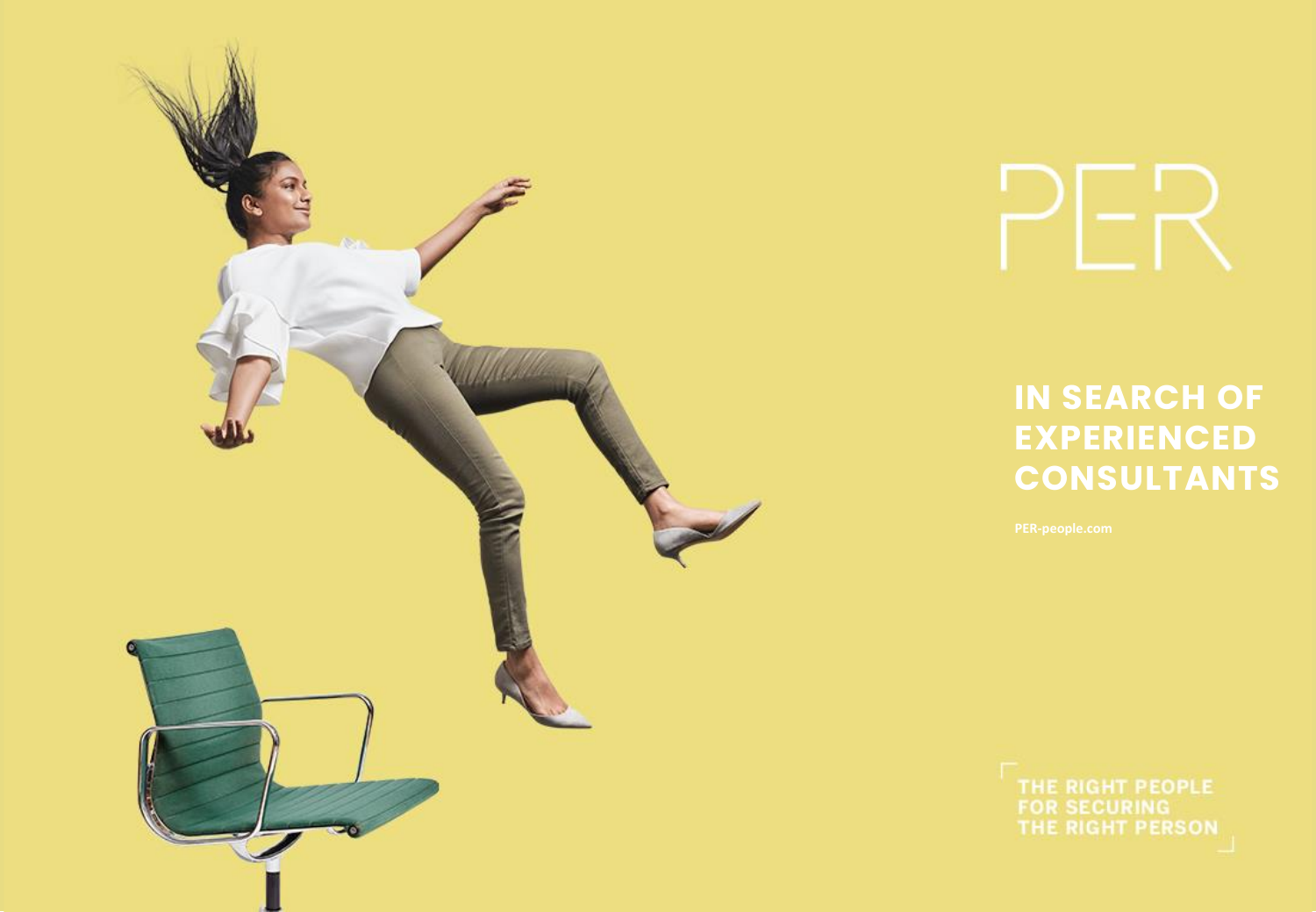# **ABOUT PER**

FROM GARAGE TO GLOBAL: UNCHANGING VALUES UNDERPIN 25 YEARS OF GROWTH AND EVOLUTION

## **OUR STORY**

Ours is a garage start-up story, something that will be familiar to many in venture capital and private equity

After emerging from a decade-long career as an investor at 3i in the 1990s, Gail McManus received a call from a former colleague looking for new recruits for their growing fund. Inspired to utilise her deep knowledge of this burgeoning industry and her established network of seasoned investors, Gail returned the call, took on her first mandate and established PER

Gathering a team of former investors around her, Gail built a recruitment company firmly rooted in the industry it serves. The firsthand investment experience of our leadership team has been fundamental in establishing and cementing our reputation as market leader in the field. Our opinions are valued, our advice is insightful and our commitment to the sector is second to none

Over 25 years and 3000 placements later, we continue to evolve alongside private markets, all the time finding exceptionally talented people to underpin its ongoing growth and development



## **OUR GLOBAL REACH AT THE HEART OF PRIVATE MARKETS**

Our deep network, expert judgement and generous heart make us a leader in our field

Every day, we form the connections and build the teams that shape the future of this dynamic, international industry

We are committed to improving diversity by working with our clients and the wider industry to promote change



## **PER – A PEOPLE BUSINESS PER IN NUMBERS**

- 
- 

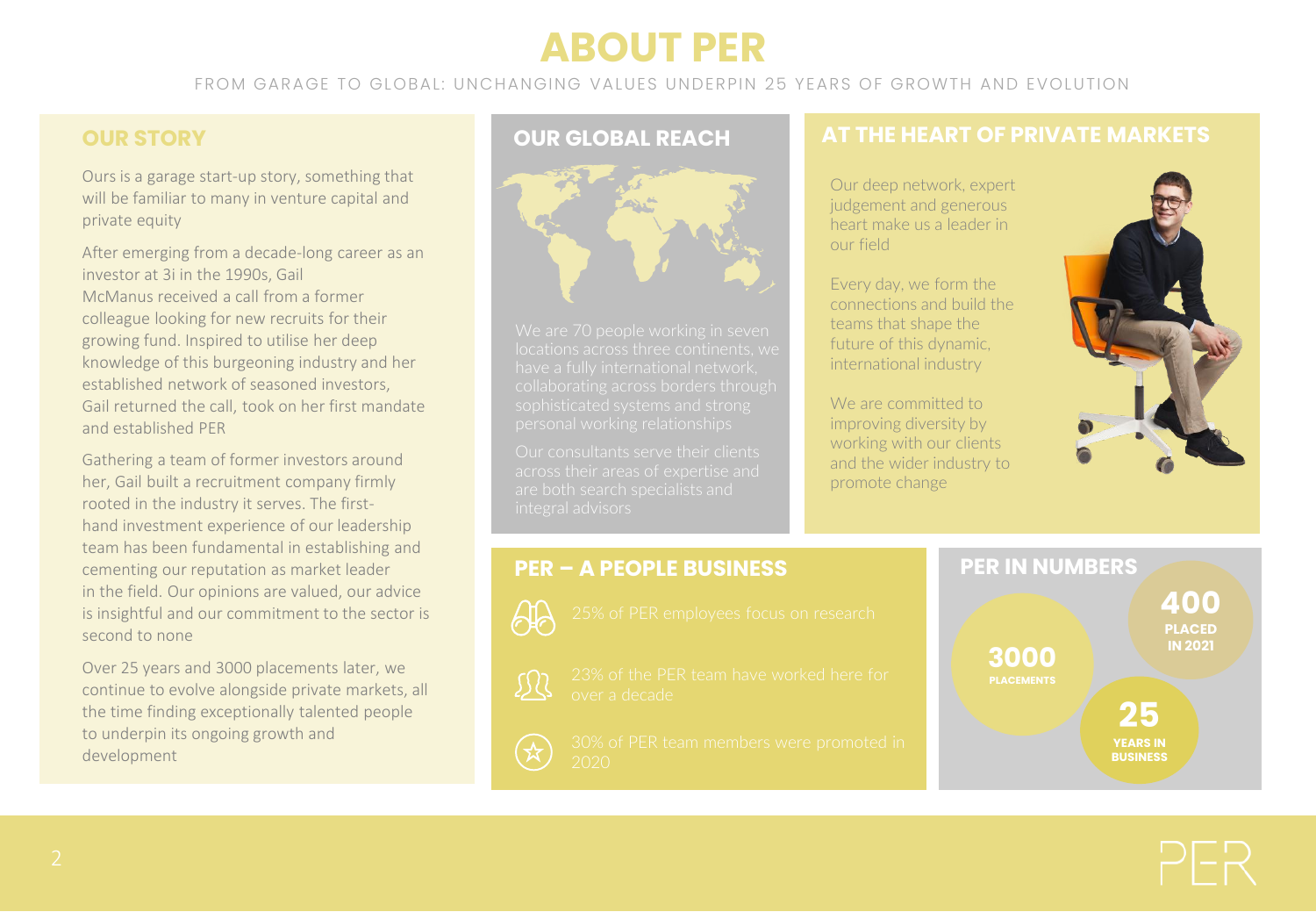# **THIS ROLE AND ITS IMPORTANCE**

RESPONSIBILITIES, OPPORTUNITIES AND THE APTITUDE WE ARE LOOKING FOR

## **CONSULTANT BASED IN CENTRAL LONDON**

Established search consultants are the lifeblood of our business. In this essential role, you'll develop and nurture both new and existing client relationships whilst building a business area of your own

> We can train you to use our leading-edge recruitment technology to pinpoint the candidates you need, along with the support of a fully staffed research team

You'll be given the space to grow and establish yourself as an expert within a specific vertical of the private markets universe





 $\bigcap$ 

Opportunities abound in our fast-growing business for people with the right aptitude and attitude

## **A UNIQUE OPPORTUNITY: A BRIGHT FUTURE**



For the past 25 years, we have grown and evolved alongside private equity, developing services as the market diversifies and expanding across continents as clients globalise

Historic levels of investment in private markets is creating unprecedented demand and we are continually evolving our business to meet it

The opportunity to build a team which services a new market vertical for the business is clear and we are eager to find people to take on that challenge

66

- 1-



## **KEY COMPETENCIES**

### **YOU HAVE …**

- › The personal discipline to build a market presence in a new environment
- › The confidence to articulate your ideas and follow them through
- › The commitment to achieve successful outcomes
- › The desire to build long-lasting relationships
- › A strong understanding of private markets

### **YOU CAN …**

- › Demonstrate great listening skills and ask insightful questions
- › Deliver to the highest standard with immaculate attention to detail
- › Consistently deliver high quality verbal, written, formal and informal output
- › Problem-solve and always go the extra mile

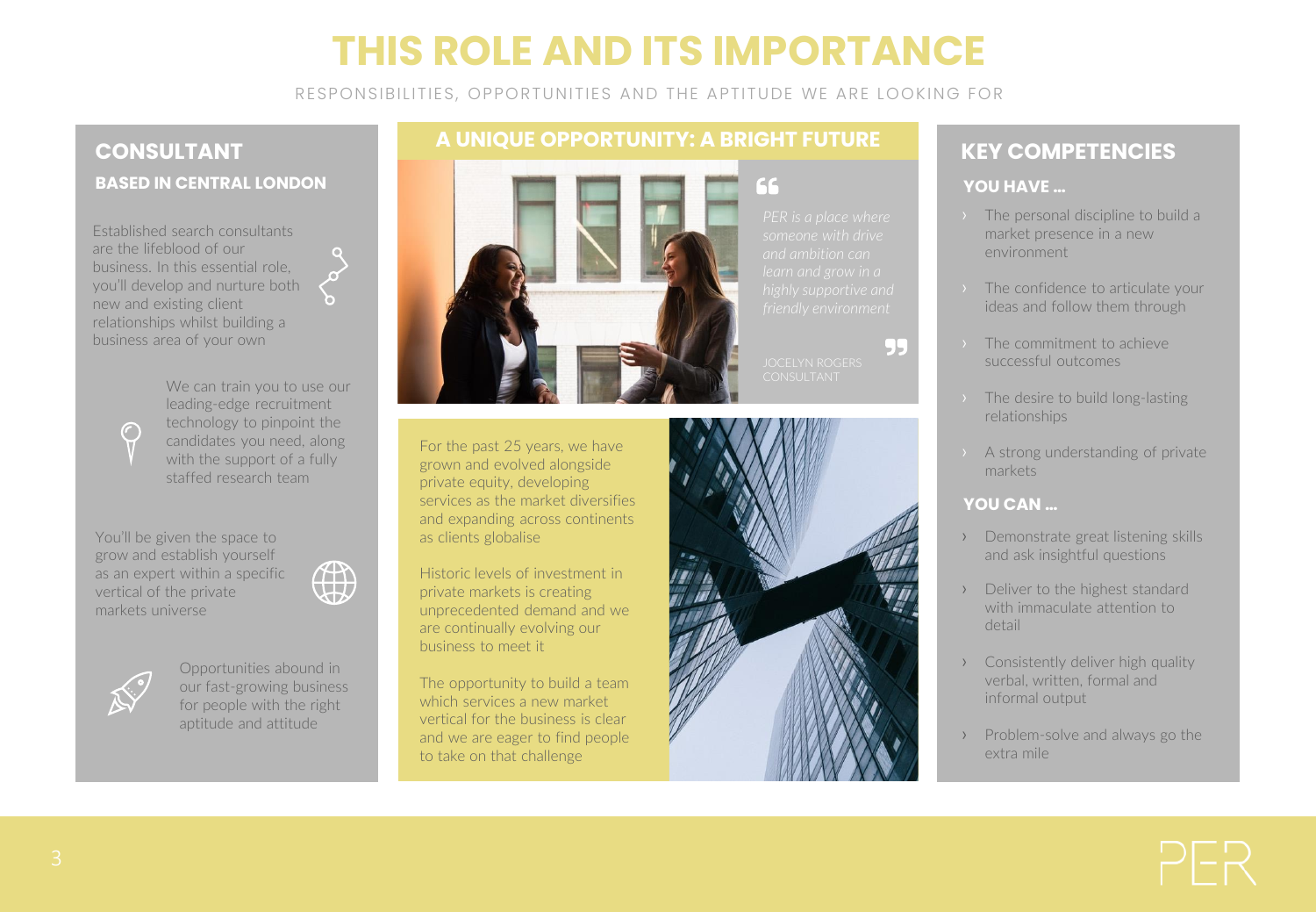# **RECRUITMENT PROCESS, COMPENSATION AND DEVELOPMENT**

### THAT'S WHY:

We will aim to identify a market segment which would be a fit for your expertise and interests

You'll meet PER's senior management team and collaboratively design a business plan appropriate for your and PER's goals

We encourage you to be proactive throughout the process, letting us know what's important to you and what you're looking for in a fulfilling career

If it looks like we could be right for each other, we'll create an attractive compensation package which incentivises you and provides attractive upside



## **WE TAKE TIME TO GET TO KNOW YOU COMPENSATION AND BENEFITS INCLUDE**



Highly competitive base salary plus attractive results-based commission scheme



25 discretionary days holiday plus public holidays and half day off on your birthday



Great social impact strategy, including a volunteering day



 $\bigodot$ 

现

Structured initial training programme to bring you up to speed with our systems and ways of doing business

Opportunity to participate in external training and certification with PER covering the costs and giving you time to do this in your working day

Regular social and team building events. For 2022 an all-company trip to Lake Como is planned

Career progression and continuing development is important to us; we'll do all we can to support your professional journey. Ours is a results-oriented business and we reward success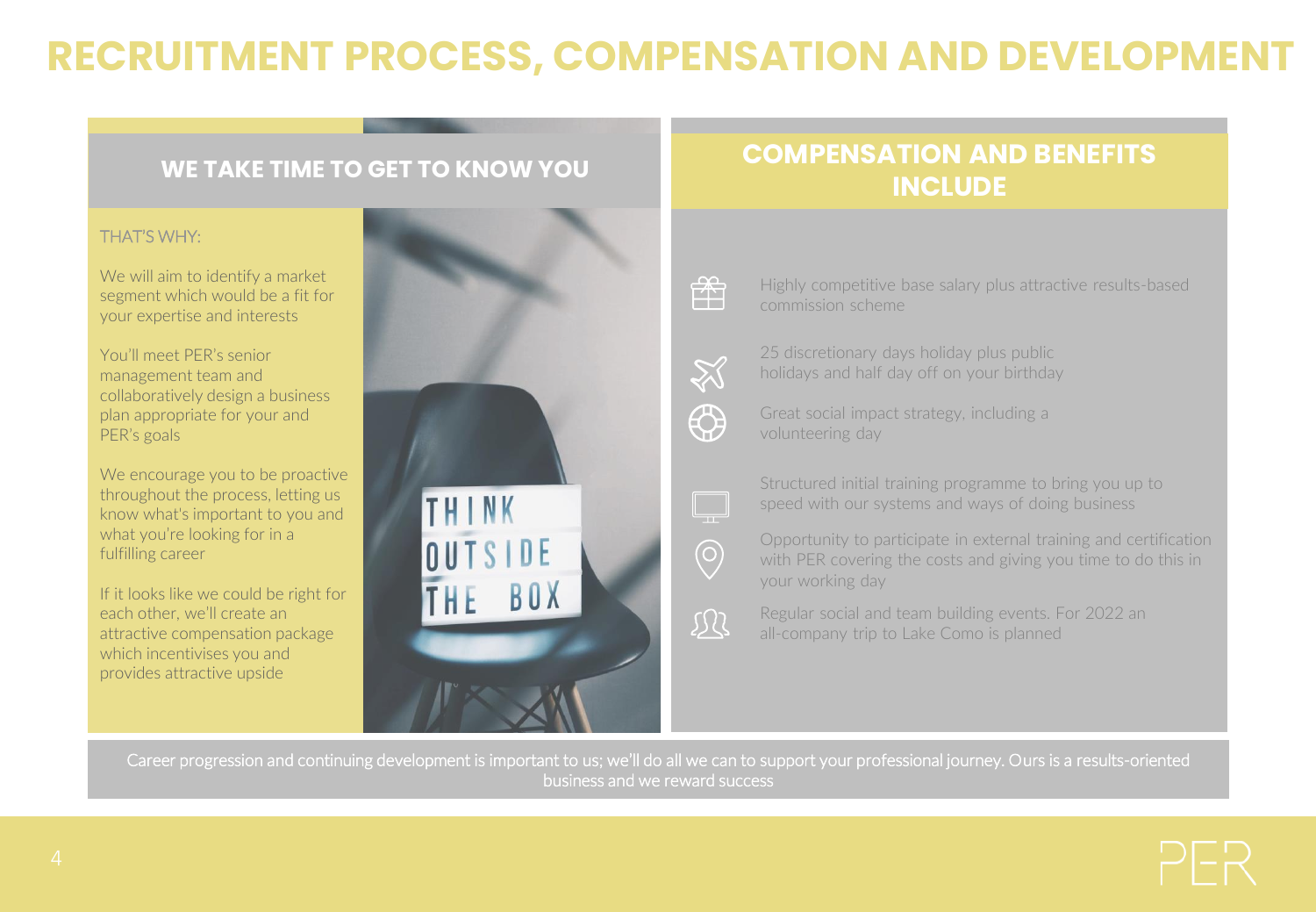# **MEET SOME OF OUR TEAM MEMBERS**

OUR CLOSE -KNIT TEAM WORKS COLLABORATIVELY TO PROVIDE SUPPORT AND ENSURE SUCCESS

## **GAIL MCMANUS**

### FOUNDER AND MANAGING DIRECTOR

Gail is a passionate member of the private equity community and is actively involved in developments that shape the sector, from compensation strategies to diversity, ESG and mental health

Gail oversees strategy and uses her first-hand industry experience and extensive network to support the work of the Research Team

## DIRECTOR OF UK **CHARLIE HUNT**

Charlie is a Principal Consultant, Director of UK and a member of our leadership team. He has been involved in securing roles for more than 1000 people around the world, placing more people in the midmarket, growth and venture capital industry than anyone else in Europe since joining PER in 2006.

## **RICHARD JONES**

## HEAD OF TALENT ACQUISITION & DEVELOPMENT

Richard is our Head of Talent Acquisition and Development, with responsibility for all internal hiring as well as helping our team members think actively about their career development within PER.

# **DEBBIE EIDELMAN**

## PRINCIPAL CONSULTANT

Debbie is the Head of Investor Relations and Fundraising at PER. Her 13 years of experience placing Investor Relations professionals within private markets funds have allowed her to build an incredible network within the industry.